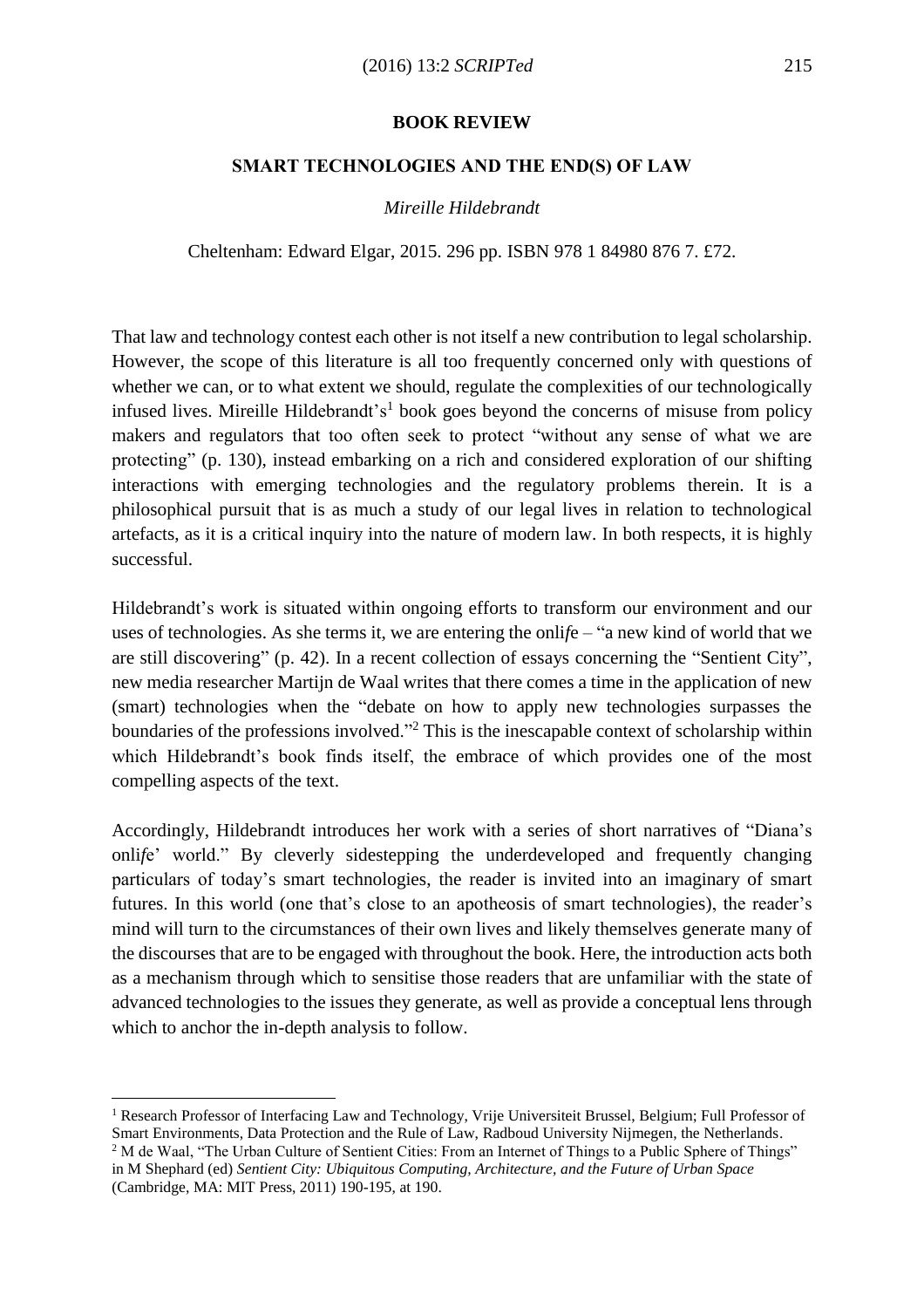The book adopts a three part structure, beginning with Part I in which there is an exploration of the identity of smart technologies, specifically their varying levels of "smartness". Through an agential analysis of technologies (Chapter 2) from sequence-driven "determinist" algorithms to "complete agents" capable of adapting and surviving in an environment, the reader is introduced to the range of technologies we might consider smart. Within this chapter, Hildebrandt makes clear that her major preoccupation is with technologies that exhibit what she terms a "mindless agency", those capable of anticipating our behaviours (the "complete agents"). As our world is populated by these agents that are capable of reading us, we in turn must learn how to read them as we shift from using technologies to interacting with them.

In Chapter 3, the author formally introduces the concept of the onli $f e<sup>3</sup> - a$  new space within which our encounters are mediated by the increasing capabilities of smart technologies to read, profile and anticipate our behaviours. Our expectations and perceptions of our environment are addressed as Hildebrandt challenges us to re-explore human agency in this technologically transformed environment. Importantly, this chapter introduces an idea carried throughout the text. Namely, that the affordances of the information and communication infrastructures (ICIs) of the time (such as spoken language and the written word) have long affected our ability to perceive our environment and regulate our behaviours. Thus, as we encounter "novel" ICIs, our selves and our institutions are affected and we need to respond accordingly.

In Part II, Chapter 4 begins by returning to the introductory narrative of Diana's onli*f*e world and addressing the "digital unconscious". In what the author describes as an "intermezzo", this short twelve-page chapter serves to problematise the earlier narratives, proposing a collection of open questions and speculations which lend themselves more readily to a codification of "threats" from the onli*f*e existence. Offering these issues under the categories of privacy, identity, digital sorting and the presumption of innocence, Hildebrandt is careful to avoid any identification with existing legal frameworks. Instead, her analysis operates on the premise that "we cannot assume that current legal articulations match the issues that are at stake" (p. 76), reserving comment on these articulations (past, current and forthcoming) for later chapters.

In Chapter 5, Hildebrandt continues to resist formal legal analysis, opting instead to carry forward the codification of issues established in the previous chapter having now been "translated into a set of threats to the substance of core values of Western democracies" (p. 16). What follows is a pairing of issues from the onli*f*e world with fundamental rights (e.g. the presumption of innocence and pre-emptive criminal profiling, discrimination and digital sorting). Largely removing established legal frameworks from the analysis allows the author to freely explore the role of privacy and its varying interpretations. Accordingly, though some readers might be expecting more critical engagement of major regulatory frameworks such as the General Data Protection Regulation (that concerns data collection and processing practices at the core of the capabilities of autonomous computing), analysis of this kind is reserved for later chapters. Instead, what is presented is a nuanced discussion that addresses questions of

 $\overline{a}$ 

<sup>&</sup>lt;sup>3</sup> This term has been adopted elsewhere, most notably in a recent collection of essays within which Hildebrandt authors a chapter. See L Floridi (ed), *The Onlife Manifesto* (Cham: Springer International Publishing, 2015).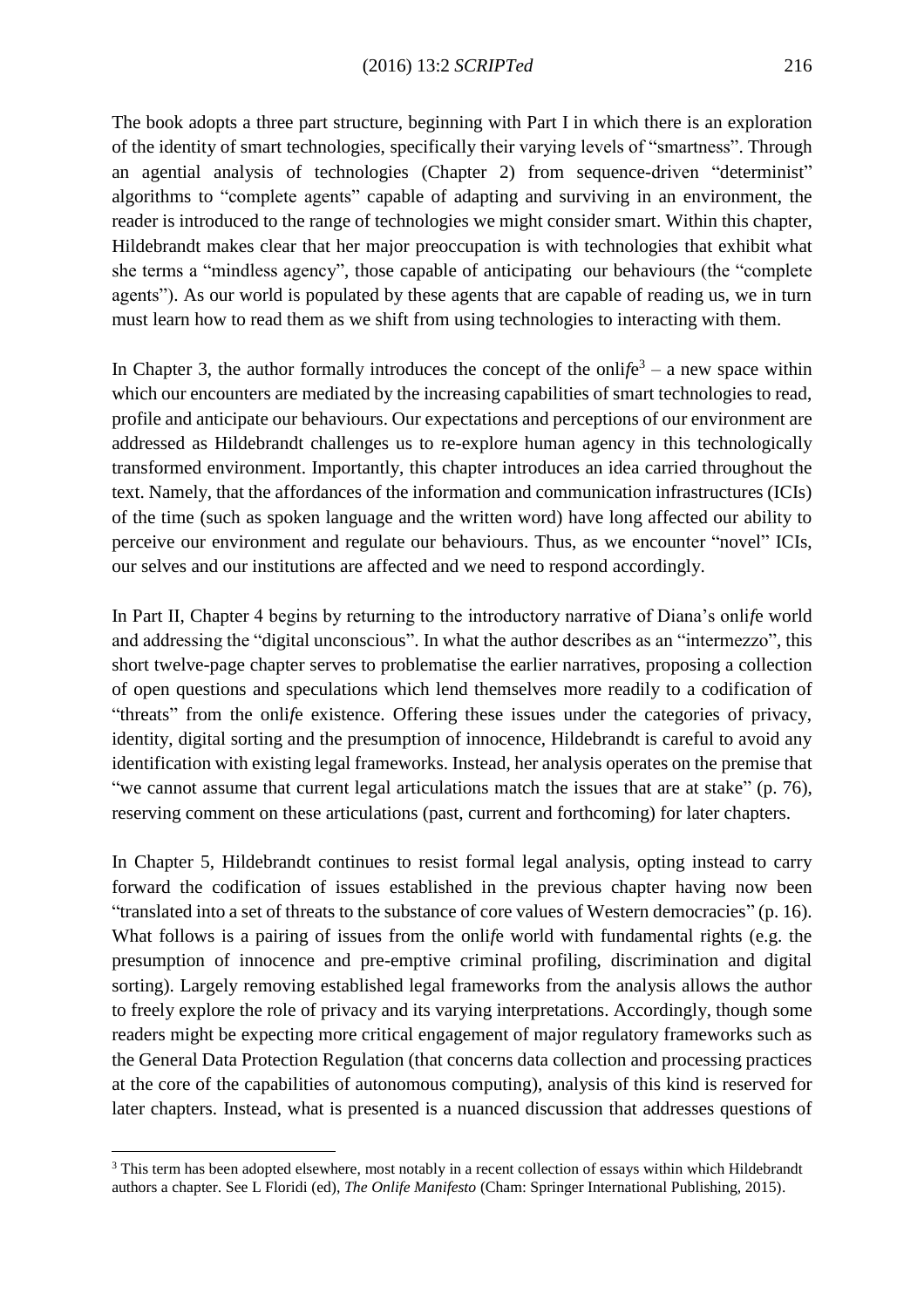how we should interpret these concepts within the onli*f*e world. For example, Hildebrandt rejects a notion of privacy that values only the protection of private life, opting instead to see it as a public good. We are told that in the face of pre-emptive computing, the affordances of privacy and their value to democracy are threatened. Furthermore, new decision-making mechanisms (e.g. in how a smart environment adapts) provide problems of transparency and contestability. In Chapter 6, practices of privacy remain at the core of the analysis as we are introduced to the practices of Japanese culture and tradition(s) that engage the affordances of the environment and exhibit an alternative relationship to "things" and how we encounter them. Japanese culture, we are told, has developed a different mind-set to autonomous computing and the "hybrid and nonhuman animation" that may prove valuable when building Western ideas of privacy in a world populated by agents capable of pre-emptive computing.

In Part III, the author delivers a legal perspective on the implications of smart technologies explored beforehand. In many ways this is the most satisfying part of the book, with the legal analysis having been reserved to this point enabling the reader to have been prepared by previous chapters to engage with some of the fundamental legal questions of smart technologies. Providing first an account of the concept(s) of law (Chapter 7), the co-existence and co-constituency of law and technology is explored (Chapter 8). Here, we return to the affordances of ICIs as Hildebrandt posits that the characteristics of law are an affordance of the script and printing press upon which it is built (e.g. the externalisation of legal norms by inscription). We cannot, she explains, necessarily expect that these affordances carry forward in the next ICI (that of the onli*f*e world). Hildebrandt provides a thought-provoking description of what she terms the seven "hallmarks" of modern law developed as affordances of the printing press. Addressing, for example, the externalisation, reach and complexity of law, we are engaged with a conversation about the nature of the Rule of Law more so than any given legal framework. Here, the "odd and paradoxical" (p. 183) attributes of law, such as our hesitation on the meaning of a legal precept, are highlighted and pit against the contrasting qualities (e.g. certainties, unambiguity) of computational thought. What happens to law in the onli*f*e world once re-enacted through the new ICI?

Readers expecting more in the way of legal futures may find comfort from this latter part of the book, as chapters 9 and 10 close the text by examining the value of a fundamental rights approach to the legal frameworks of data protection and privacy, and the potential for Legal Protection by Design (LPbD). Hildebrandt describes this as "a necessary re-articulation of the aims of justice, legal certainty and effectiveness in the emerging onli*f*e world" (p. 17). Though part of this chapter explores LPbD through Data Protection by Design (DPbD) and the General Data Protection Regulation proposals (before the final text was passed in April 2016), the findings remain broadly applicable. This is, she writes, neither about coercing compliance nor replacing written law. Instead, LPbD should mean "mechanisms to steer people into certain behaviours must be made visible and contestable" (p. 219). Readers familiar with the literature will find Hildebrandt's comments on the distinction between her vision of LPbD and technoregulation of particular interest.